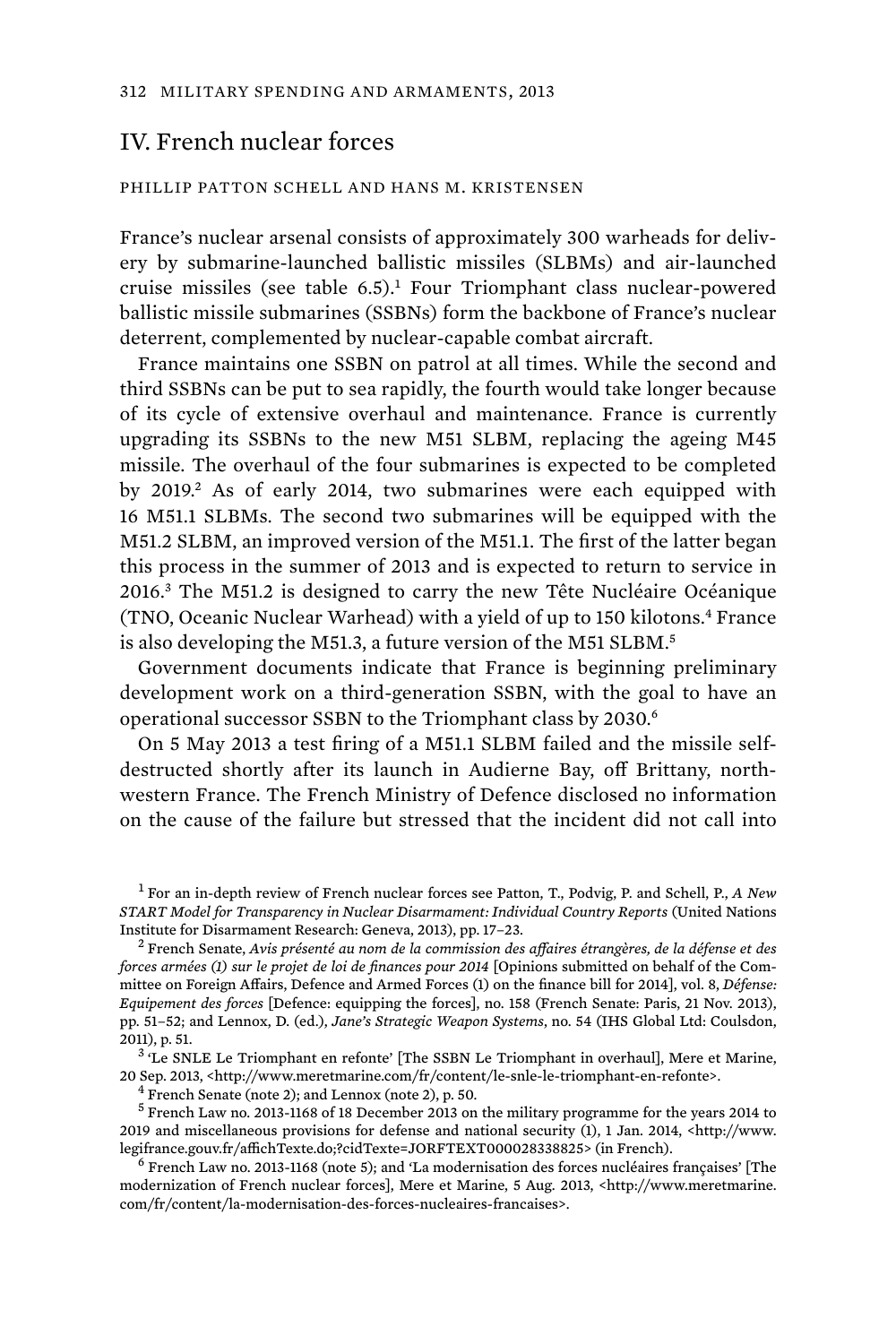| Type                                                       | No.<br>deployed | Year first<br>deployed | Range<br>$(km)^d$ | Warheads<br>x yield     | No. of<br>warheads |
|------------------------------------------------------------|-----------------|------------------------|-------------------|-------------------------|--------------------|
| Land-based aircraft                                        |                 |                        |                   |                         |                    |
| Mirage 2000N                                               | $-20$           | 1988                   | 2750              | 1 x up to 300 kt TNA    | $-20$              |
| Rafale C F3                                                | $-20$           | 2010-11                | 2000              | 1 x up to 300 kt TNA    | ~20                |
| Carrier-based aircraft                                     |                 |                        |                   |                         |                    |
| Rafale M F3                                                | $-10$           | $2010 - 11$            | 2000              | 1 x up to 300 kt TNA    | $-10$              |
| Submarine-launched ballistic missiles (SLBMs) <sup>b</sup> |                 |                        |                   |                         |                    |
| M45                                                        | 16              | 1996                   | 6000 <sup>c</sup> | 4-6 x 100 kt TN-75      | 80 <sup>d</sup>    |
| M51.1                                                      | 32              | 2010-11                | 6 0 0 0           | 4-6 x 100 kt TN-75      | 160 <sup>d</sup>   |
| M51.2                                                      |                 | (2015)                 | 6 0 0 0           | $4-6x$ up to 150 kt TNO |                    |
| M51.3                                                      |                 | . .                    | . .               | $\ddot{\phantom{0}}$    |                    |
| Total                                                      |                 |                        |                   |                         | ~290 $^e$          |

| Table 6.5. French nuclear forces, January 2014 |  |  |  |  |  |
|------------------------------------------------|--|--|--|--|--|
|------------------------------------------------|--|--|--|--|--|

( ) = uncertain figure; kt = kiloton; TNA = Tête Nucléaire Aéroportée (Airborne Nuclear Warhead); TNO = Tête Nucléaire Océanique (Oceanic Nuclear Warhead).

*a* Aircraft range is for illustrative purposes only; actual mission range will vary according to flight profile and weapon loading.

*b* France maintains sufficient SLBMs to equip 3 operational nuclear-powered ballistic missile submarines (SSBNs), with its 4th SSBN being overhauled.

*c* The range of the M45 is listed as only 4000 km in a 2001 report from the French National Assembly's National Defence Commission.

*d* Although the SLBMs have the capability to carry up to 6 warheads, President Jacques Chirac declared in 2006 that the number of warheads had been reduced on some SLBMs to improve targeting flexibility against regional powers.

*e* France does not have a reserve but may have a small inventory of spare warheads for a total stockpile of *c*. 300 warheads.

*Sources*: Sarkozy, N., French President, Speech on defence and national security, Porte de Versailles, Paris, 17 June 2008; Sarkozy, N., French President, 'Presentation of SSBM "Le Terrible" ', Speech, Cherbourg, 21 Mar. 2008; Chirac, J., French President, Speech during visit to the Strategic Forces, Landivisiau–L'Île Longue, Brest, 19 Jan. 2006; French Ministry of Defence, various publications, <http://www.defense.gouv.fr/>; French National Assembly, various defence bills; Norris, R. S. et al., *Nuclear Weapons Databook*, vol. 5, *British, French, and Chinese Nuclear Weapons* (Westview: Boulder, CO, 1994), p. 10; *Air Actualités*, various issues; *Aviation Week & Space Technology*, various issues; 'Nuclear notebook', *Bulletin of the Atomic Scientists*, various issues; and authors' estimates.

question the credibility of the French nuclear deterrent and that all five previous launch tests of the M51.1 had been successful.<sup>7</sup>

The airborne component of the French nuclear forces consists of two types of land-based (Mirage 2000N and Rafale C F3) and one type of seabased (Rafale M F3) nuclear-capable combat aircraft. The Mirage 2000Ns are scheduled to be replaced by Rafale B aircraft in 2019. The aircraft

7 'Le SNLE Le Triomphant en refonte' (note 3).